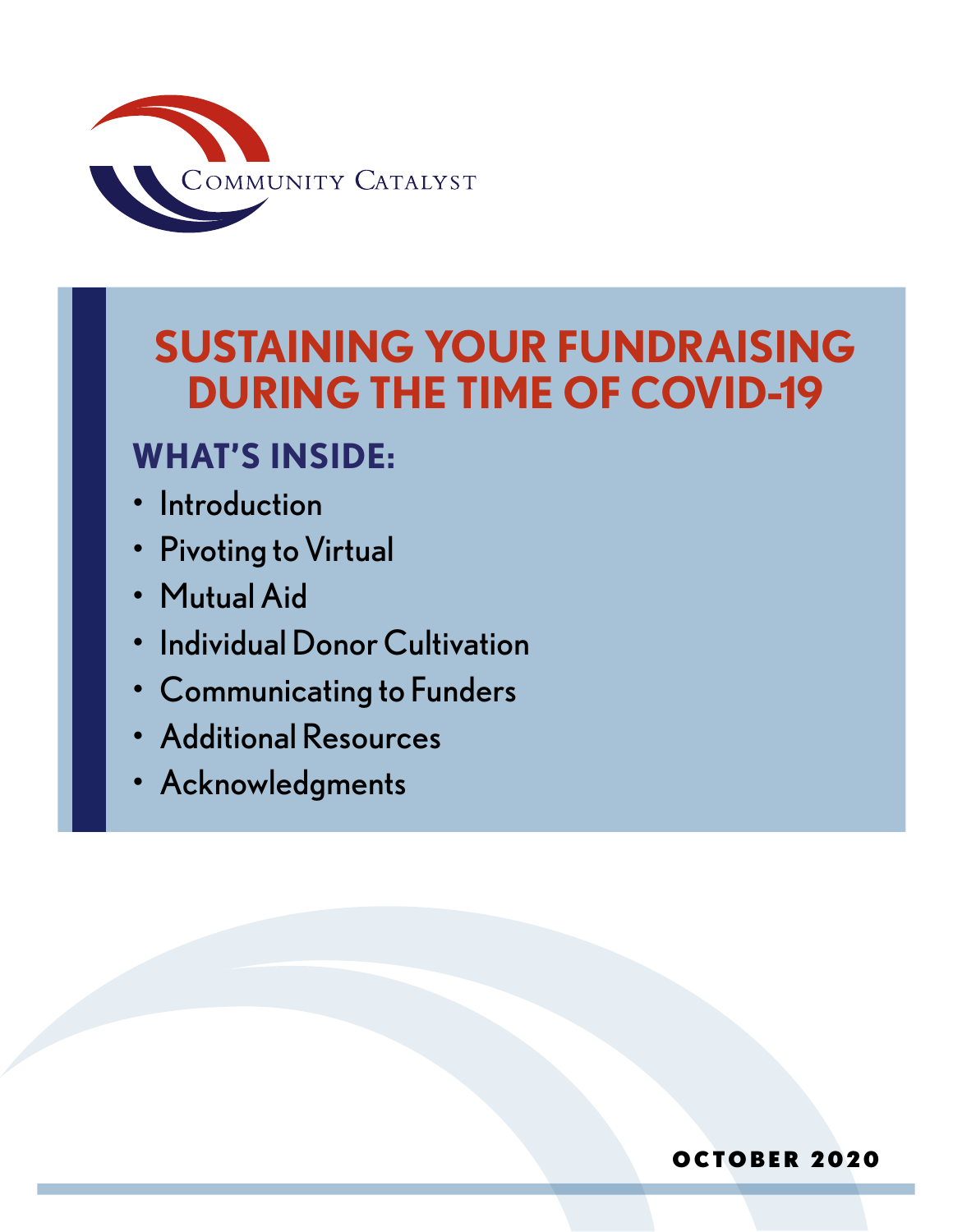# **INTRODUCTION**

The COVID-19 pandemic has created a plethora of challenges for consumer health advocacy organizations and the communities they support. Listening to our partners, we understand that fundraising and organizational financial sustainability remain near the top of these challenges. As the pandemic continues to cause almost inconceivable harm, and advocates continue to work to counter COVID-19's destruction, we hope this toolkit, Sustaining Your Fundraising During the Time of COVID-19, can serve as practical guide to support some of these financial challenges.

There has never been a more important time to support grassroots organizing and advance health justice at the local, state, and federal level. However, with in-person fundraising events cancelled and a nationwide economic crisis, cultivating and sustaining funders and donors currently, and for the foreseeable future, will remain a difficult task. We also recognize that funding is a finite resource and that there are significant competing demands in a time where many justice-oriented movements are uniting.

In this vein, we encourage predominantly white and white-led organizations to think critically about the space they are occupying, as it is essential that those impacted by racism lead efforts to dismantle it. With the converging pandemics of COVID-19 and systemic racism, how can white-led organizations follow the lead of organizations led by people impacted by racism and other forms of discrimination? How can they responsibly fundraise to further their racial equity work while also making space for funds to go directly to those organizations?

In this toolkit, we outline digital fundraising strategies where partners have found success – from hosting a virtual awards event to state-specific "Giving Days!" We also explore lessons learned from communicating and working with individual donors and local, state and national foundations during this time. Lastly, we share some additional resources and tools to build health advocates' abilities to fundraise now and into the future. In the coming months, we will continue to collect and share best practices, recognizing that as the pandemic continues, new strategies will emerge as well as anecdotal data on what works. If you have examples to share with our learning community, please [email Amanda Ptashkin.](mailto:aptashkin%40communitycatalyst.org?subject=)

# **PIVOTING TO VIRTUAL**

In a time of physical distancing, advocates are rethinking how they raise resources without the one-on-one and face-toface engagement they have relied on in the past, be it through in-person fundraisers or individual meetings with donors. What used to be yearly events, galas, breakfasts, races, and other key fundraising events must be restructured to comply with physical distancing protocols. Partners are leading the way in showing us what is possible in these new and trying times. Here are some notable examples:

#### **GIVING DAYS**

Advocates in Idaho participated in Idaho Gives – what normally is a yearly one-day push for donations for non-profits turned into a twoweek long effort to garner support for more organizations and raise additional funds.



The [Boise Bicycle Project](https://www.boisebicycleproject.org/) (BBP) was one of thirteen non-profits that decided to band together to support each other through the week

of action. This collective effort made the week a success, cross promoting other organizations, highlighting the areas of intersection in their work and making clear why supporting these organizations was critical to their overall mission.

In 2019, the one-day total for Idaho Gives was \$1.7 million. This year, that total jumped to \$3.9 million. Check out the [timeline](https://www.idahogives.org/info/timline) for this year that includes the daily themed messages that helped to drum up support. You can also listen to an NPR [interview](https://www.boisestatepublicradio.org/post/heres-how-idaho-nonprofits-are-doing-virtual-idaho-gives-fundraiser#stream/0) on "How Idaho Nonprofits are Doing with Virtual Idaho Gives Fundraiser."

1. Giving Days are 24-hour online fundraising challenges that aim to rally groups of people around a particular region, cause, event, or university.

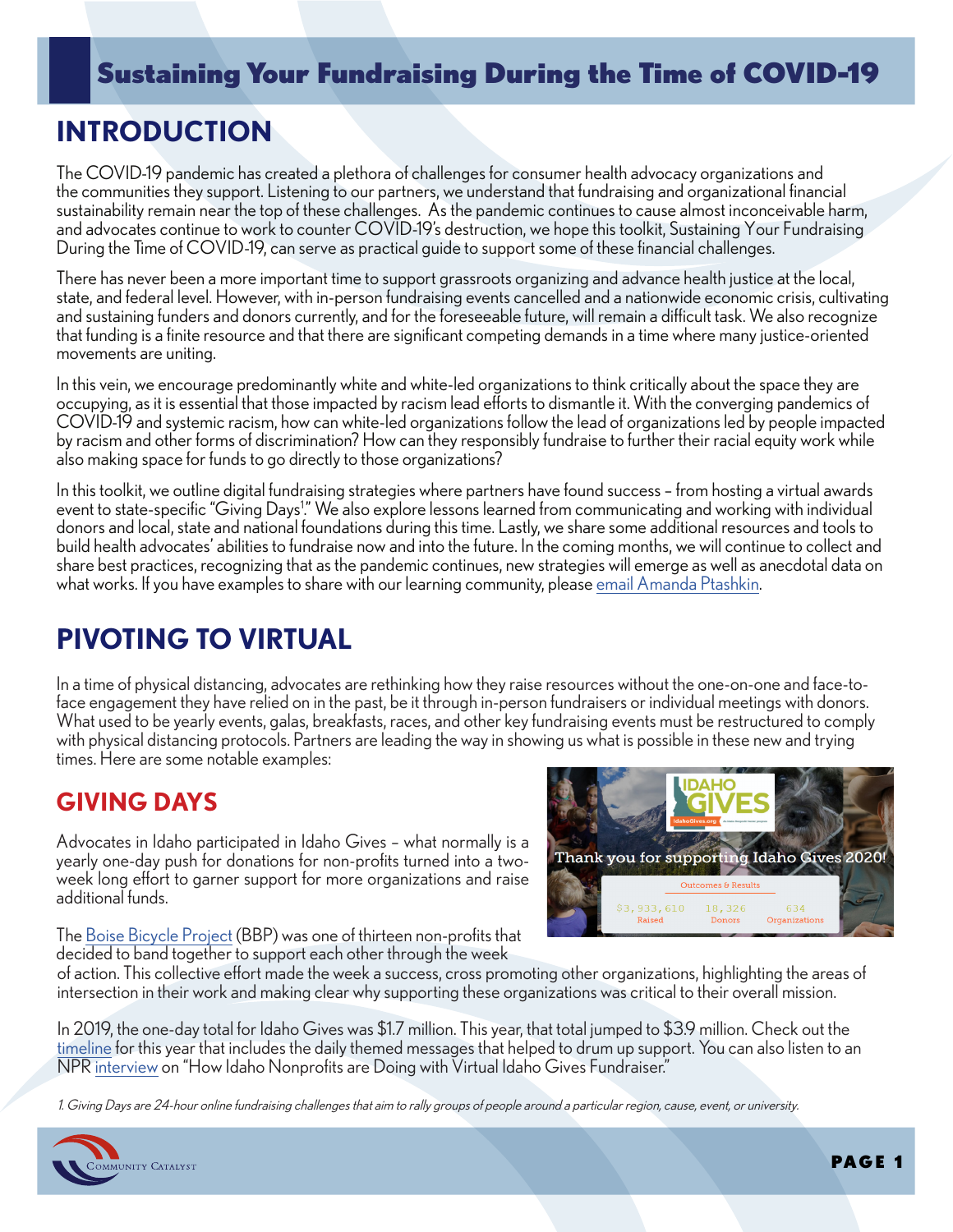Here are some takeaways from Jimmy Hallyburton, The Boise Bicycle Project's executive director:

- In this moment of COVID, I truly believe the nonprofits that emerge most intact will be the ones who've figured out new ways to work collaboratively and collectively to serve the community. **"**
	- We have to purposefully show our audience how intertwined each of our nonprofits are: "BBP can only succeed if Big Brother Big Sisters, IRC, Jannus... succeed, because BBP is only addressing one of the barriers our participants face. That means a donation to one of BBP's partners, still supports BBP."
	- I've spent a lot of time building trust for BBP in the community, and I've also had the unique opportunity to work intimately with countless other organizations. And that means I also have a unique opportunity to share this experience with others: "Here are some of the incredible organizations I believe in and here's why..."
	- Not everybody has the ability to give financially right now, and that's ok, but most people do have the ability to amplify the mission of the organizations they love and cherish to a broader audience. Commenting on social media posts and sharing your own personal experience/story about an organization with others can make a big difference.

In many other states, the organizers of Giving Tuesday (the Tuesday after Thanksgiving), bumped up the day to earlier in the year to recognize the difficult financial situation many non-profits were experiencing and to find ways to activate communities in support of the important work ahead. Giving days in [Georgia,](https://www.mdjonline.com/neighbor_newspapers/a-second-georgia-gives-day-has-been-added-to-aid-nonprofits-nailed-by-covid-19/article_62a0dce6-8577-11ea-bddf-e3acb929a577.html) Missouri, and a special [Give STL Day](https://www.givestlday.org/index.php) helped drive donations. **"**

### **EVENTS REIMAGINED**

In addition to traditional online fundraising, many organizations are rethinking their signature in-person fundraising events and have proactively pivoted to socially distanced events.

In Ohio, partners at [UHCAN Ohio](https://uhcanohio.org/) hold [Lend Your Voice – Health Care for All,](http://uhcanohio.org/2020eventfinal/) an annual tribute and significant fundraising event that provides their biggest source of unrestricted dollars. This year, forced to take a different approach, UHCAN Ohio held the event via Zoom, but still made individual asks to more donors, securing \$31,500 – the most raised in the last five years.

Speaking with UHCAN Ohio's executive director, Steven Wagner, we gained some additional insights into the process and some suggestions for others making this pivot.

- Their first step was to determine whether they would move forward with their annual event. Recognizing that the pandemic was unlikely to resolve itself in the immediate future and unwilling to wait until next year, Wagner decided to push forward. Their main concern was how to hold a socially-distanced event while still highlighting the voices of awardees.
- Next, they made sure to mail out the actual awards ahead of time to the recipients so that they could film their portions in advance. In addition to then having several video clips to use and promote on social media, they were able to play the videos and connect live with the recipients during the event. The video clips enabled UHCAN Ohio to create social media posts, widely spreading the news of the honoree with good pick up and shares for additional fundraising revenue.
- Since they muted lines and there was no audible applause, organizers taught attendees the American Sign Language (ASL) sign for clapping and reported it was great to see a screen full of people waving their hands in honor of the awardees.
- They also recommend that organizations identify a dedicated event emcee and a stage manager to handle tech issues that might arise, keep the flow going and keep everything running smoothly.





**UHCAN Ohio Presents** 

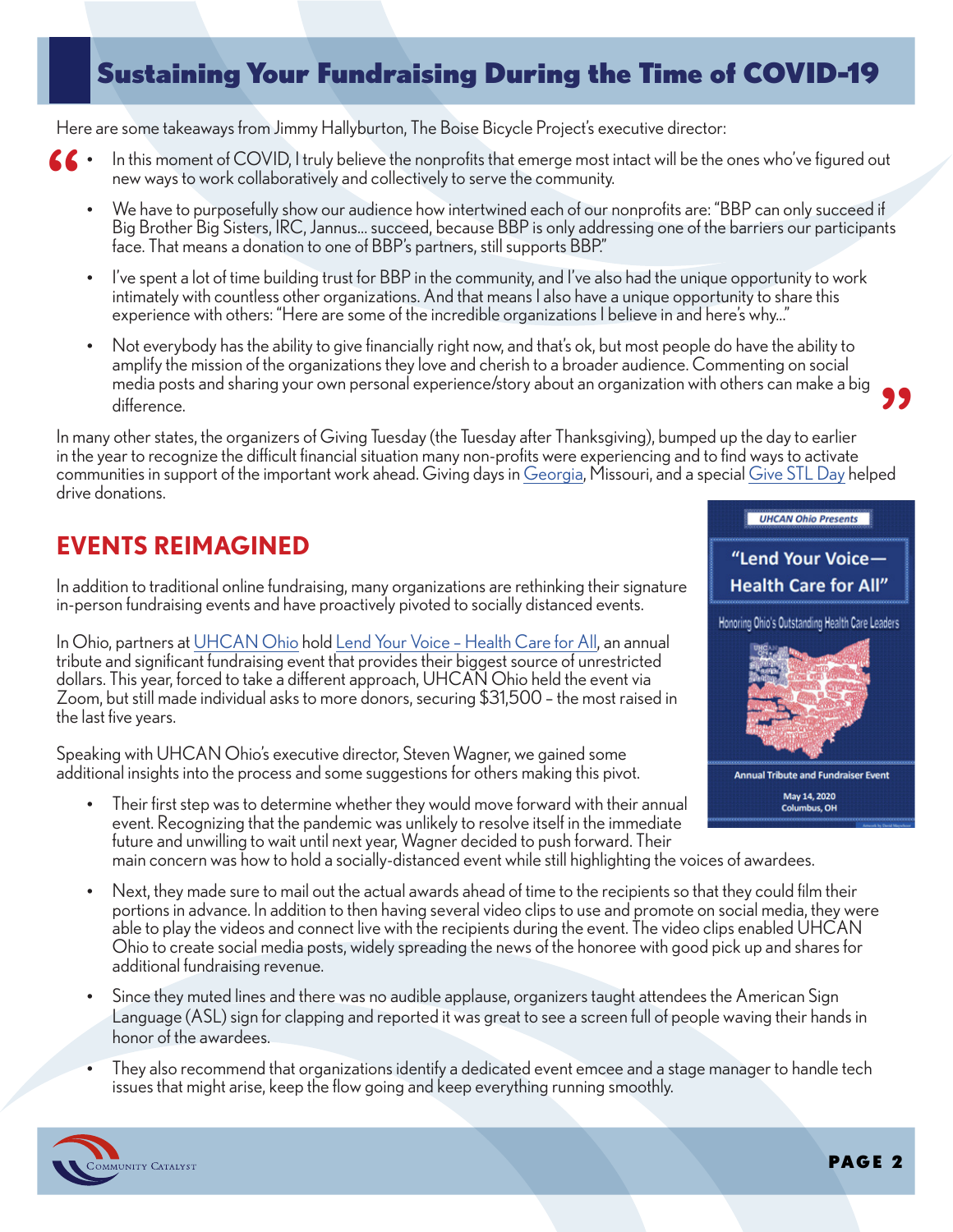The Massachusetts Immigrant & Refugee Advocacy Coalition [\(MIRA\)](https://www.miracoalition.org/) held their annual gala, [Give Liberty a Hand 2020,](https://www.youtube.com/watch?v=VT2Rf0_P4kw&list=PLOsv_Ro9vt72u1csBNuxb--Kbrvnj2a_Q&index=5&t=0s)<br>virtually for the first time in June 2020. Replete with keynote sp[eakers](https://www.miracoalition.org/), awardees and even live music, the opportunity to bring the community together and celebrate each other, despite the challenges of the pandemic. Some of the highlights included:

- A segment of the program featuring the co-founders of the Boston String Project who delighted attendees with a [live musical](https://www.facebook.com/MIRACoalition/videos/697793677457958/) [performance](https://www.facebook.com/MIRACoalition/videos/697793677457958/) – straight from their living rooms. 263 unique viewers, with 430 total participants (including people who dropped off and came back).
- Replicating the sense of community of a reallife MIRA gala by converting dozens of guests to on-camera "panelists" (Zoom allows up to 100 panelist slots), able to visibly applaud, raise their glasses, pump their fists, and



otherwise express support and appreciation for speakers. They also actively encouraged comments in the chat box, resulting in hundreds of chat messages over the course of the event.

• Easily [shared edited segments](https://www.facebook.com/watch/MIRACoalition/2483934651919105/) of the event were later posted on social media, extending the shelf-life of the event and fundraising momentum.

MIRA believes that the benefit of the shareable video segments was more about community-building, branding and sponsor recognition than about fundraising.

For advocates at Georgians for a Healthy Future [\(GHF\)](http://healthyfuturega.org/), they took on an entirely new approach to fundraising this year with their, Give 'Em Health Virtual Trivia Night. A teams-driven, interactive trivia competition, hosted over Zoom the event included categories such as Health Care Current Events, Health on Film/TV and Health Care Quotes. GHF thought it was critical to include fun pop culture references, that way everyone from the average consumer to the biggest policy wonk could feel included. In addition to clever categories and questions, the GHF team featured special guests via video questions. GHF was able to reach out to some state legislators to record short messages of support for the organization and to read the question and reveal the answer.

The highlight was their [question](https://vimeo.com/470268351/fbbdd297b0) and [answer](https://vimeo.com/470268425/3b549d1ea3) from former Surgeon General Dr. David Satcher. GHF's advice: guest speakers are happy to help if you make it easy and give them clear instructions.

With solicitation of sponsors as well as individual ticket sales, the event grossed \$8000, surpassing their initial goals. They found that specific asks of individuals to sponsor or support (or to at least purchase a ticket) were more successful and that they had more success with corporate asks than in previous years. The night was hosted by an event company that GHF contracted with; the additional support helped the event run smoothly and allowed GHF staff to enjoy themselves.



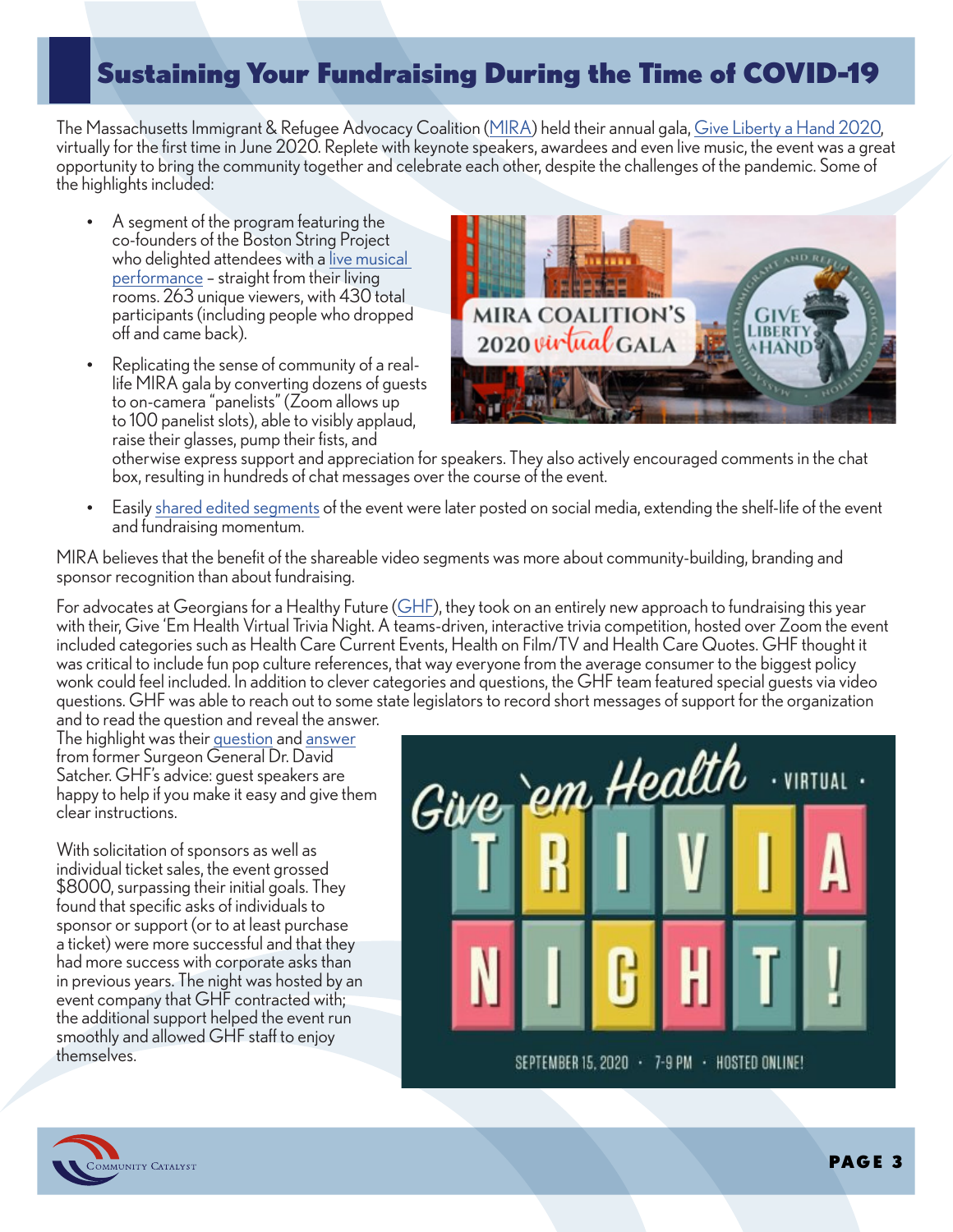### **MUTUAL AID**

As illustrated earlier, collaboration across sectors and non-profits is crucial right now, as is direct support for those most impacted by the pandemic and its economic fallout. Many groups that have traditionally not worked in the direct service space are now fundraising for mutual aid<sup>2</sup> to deliver vital services. These groups collect and redistribute donations to those in need, helping build authentic new relationships between supporters and nonprofits and their clients.

Our partners at [TakeAction Minnesota](https://takeactionminnesota.org/) created a [#ShareMyCheck](https://takeactionminnesota.org/sharemycheck/) campaign to encourage individuals to use some or all of their stimulus relief checks to help local communities. They provided a robust list of on-the-ground supports available to individuals and a direct link for donors wishing to contribute to those efforts. One of the funds the group promoted, [MN](https://www.gofundme.com/f/mn-immigrant-families-covid19-fund)  [Immigrant Families COVID-19 Fund](https://www.gofundme.com/f/mn-immigrant-families-covid19-fund), has raised approximately \$275,000 dollars to support immigrant communities. In addition, another partner in the #ShareMyCheck campaign,

COVID-1[9 Mutual Aid Fund for LGBTQI+ BIPOC Folks](https://es.gofundme.com/f/covid19-relief-fund-for-lgbtqi-bipoc-folks), raised \$250,000.

Similar efforts in Maine are also helping people to donate, volunteer or access resources from groups across the [state. The M](https://www.mainepeoplesalliance.org/civicrm/contribute/transact?reset=1&id=86)[aine People's Allianc](https://www.mainepeoplesalliance.org/)[e created a page, Mainers](https://www.mainepeoplesalliance.org/civicrm/contribute/transact?reset=1&id=86) Together, which allows people to give, get assistance, volunteer or connect to health services if they are feeling sick. The website helped Maine People's Alliance to increase their grassroots base by over 1,000 – people with the potential to engage in future advocacy campaigns. Check out [Beacon,](https://mainebeacon.com/) a project of the Maine People's Alliance for more information on their mutual aid work and other efforts to support Mainers during the pandemic.

Though fundraising is important, another critical



piece of mutual aid work is engaging grassroots supports. Sometimes people are not in a position to make a donation, but are able to volunteer their time, delivering groceries or supplies, or providing childcare. It is also an opportunity to deepen relationships and build a robust community that will thrive beyond the pandemic. As your organization grows these networks, we recommend building in well-thought out ways to track engagement and follow-up opportunities. Check out Community Catalyst's recent toolkit, Let's Talk About Tech: Databases and Platforms to Manage and Engage Your Network.

# **[INDIVIDUAL D](https://www.communitycatalyst.org/resources/2020-tools/Advocacy-Guide-Databases-FINAL.pdf)ONOR CULTIVATION**

Perhaps paradoxically, the pandemic and resulting economic distress have provided an opportunity to develop and/or grow an individual donor program. Right now, people are continuing to clamor for all types of information – information on the virus, what to do if they are sick or suspect they might be, how to connect to resources like unemployment insurance, housing supports, food pantries etc. During this time, many groups are holding webinars about these very issues, promoted through social media, and bringing folks together virtually. This is an opportunity to plan for how to move new social media followers up the [pyramid of engagement](https://www.communitycatalyst.org/resources/tools/grassroots/the-pyramid-of-engagement), for both advocacy and as potential donors. For example, people who may not have previously heard of the organization may now engage because the organization is providing information, webinars and other content concerning COVID. We encourage organizations to think about which of those new members might be in a position to become a long-term financial supporter through careful stewardship, while still being mindful that many people are struggling in the current environment and asks for financial support should be measured and well-timed. Now is also a good time to make sure you are following [best practices for digital fundraising,](https://www.nptechforgood.com/2020/06/23/10-online-fundraising-best-practices-for-nonprofits-3/) and adjusting as needed to fit in our new reality.

2. "In systems of mutual aid, communities take on the responsibility for caring for one another, rather than forcing individuals to fend for themselves... mutual aid creates a symbiotic relationship, where all people offer material goods or assistance to one another. Mutual aid organizing is volunteer-run, transparent, and driven by the needs articulated by community members.[" Source](https://www.vice.com/en_us/article/y3mkjv/what-is-mutual-aid-and-how-can-it-help-with-coronavirus).

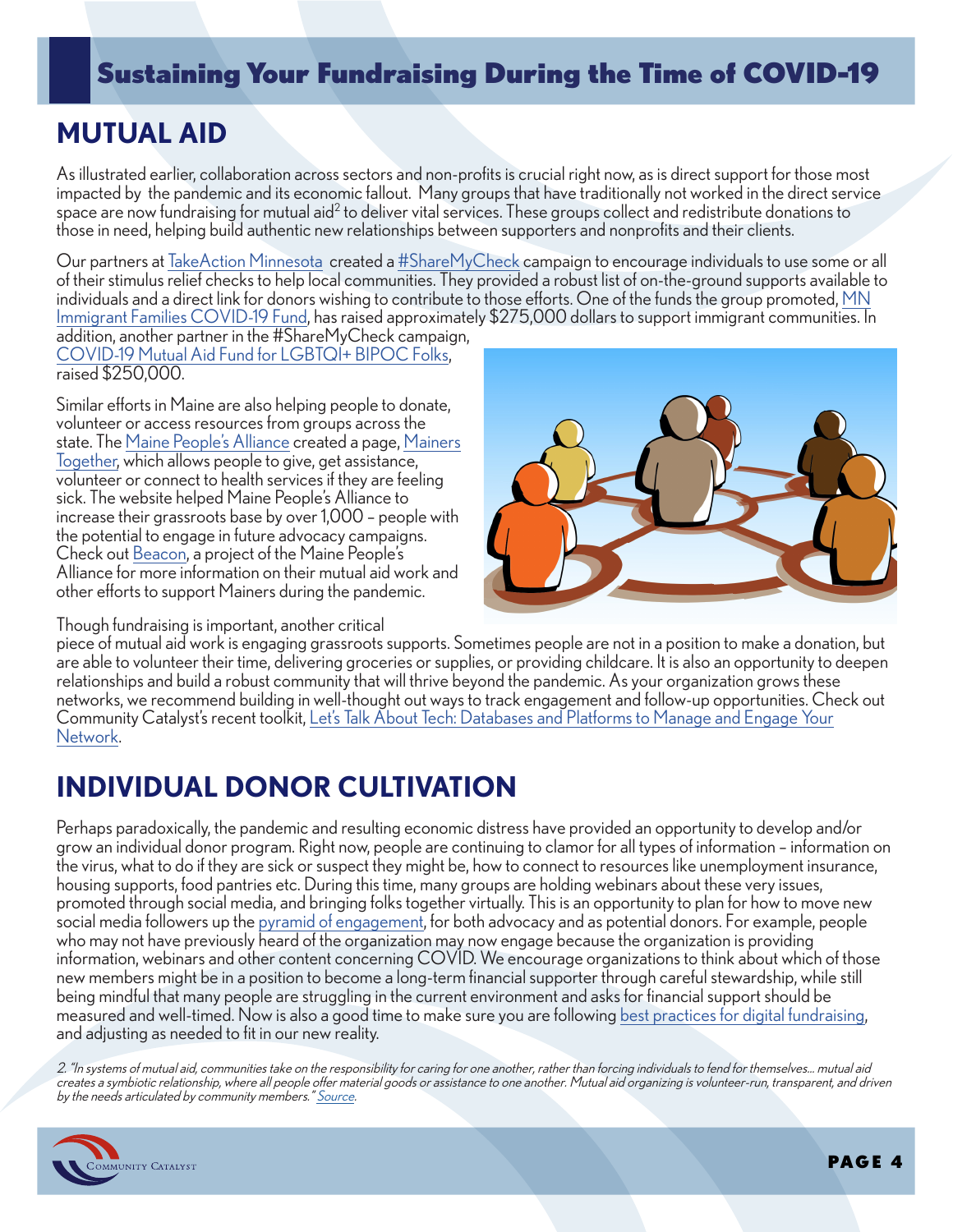Partners at the Arab Community Center for Economic and Social Services [\(ACCESS\)](https://www.accesscommunity.org/) had this to share, as they engage with donors and potential donors during the pandemic.

- **One-on-one calls, emails to donors/prospects:** These calls/emails should not have an "ask" to them but should be more about checking in with them and asking about them and their families. Donors, more than anything, and now more than ever, appreciate these messages.
- **Emergency e-appeals/campaigns:** ACCESS has found success sending out an e-appeal or hosting an online fundraising campaign telling donors what the organization is doing in this unexpected emergency situation, how it has been affected, and why they urgently need their help. After the e-appeal/campaign, staff consistently updated donors through emails on the status of the campaign until they reached their fundraising goal, at which point they pivoted their message to share how donations had provided vital assistance to those in acute need.

ACCESS did a special social media campaign called *[People of ACCESS](https://www.facebook.com/search/str/%23peopleofaccess/keywords_blended_posts?f=AbqTbkp8uNekomEiw6AvQxYdEAODLlW6WcHrvA0zqhq0DBCzRbHbGK3axwheD6S6e37xaEpWbvDJK2fJMhz3vYH8Vt4jLdgMDF_45pxJKm4hxnfln5h_SzYu_4v5XlcnFSM2dM5TbUr-mBNJ1dvel6F2&filters=eyJycF9hdXRob3IiOiJ7XCJuYW1lXCI6XCJtZXJnZWRfcHVibGljX3Bvc3RzXCIsXCJhcmdzXCI6XCJcIn0ifQ%3D%3D&epa=SEE_MORE)*, highlighting donors, staff, partners, and volunteers who have dedicated themselves to helping the community during the pandemic by sharing their stories across its social media platforms, similar to [Humans of New York.](https://www.humansofnewyork.com/)

Partners at the New Mexico Center on Law and Poverty ([NMCLP\)](http://www.nmpovertylaw.org/) are using the emergency e-appeal approach as well, currently developing an appeal for support of their work on the affordable housing and eviction crisis. NMCLP is also increasing their emphasis on monthly giving, which can be a more manageable approach for some donors as well as becoming a consistently reliable gift for the organization. Statistics show that monthly donors have very high levels of retention, resulting in increased giving over time.

# **COMMUNICATING TO FUNDERS**

We recognize that local, state or national foundations fund many organizations and are reevaluating their current and future grant-making in the context of COVID-19. A number of foundations have offered flexibility to grantees that have helped ease the strain COVID-related pressure – from lessening proposal and reporting requirements to allowing reallocation of funds to COVID response activities or general operating needs.

Open and ongoing communication with funders is critical to ensure their awareness of the unique challenges organizations are currently facing. Presenting funders with a clear picture of your organization's current and future needs will allow funders an opportunity to provide flexibilities which otherwise would not be available. In many cases, funders have shown a openness toward innovation to meet the needs of their communities.

### **TIPS FOR ASKING A FUNDER FOR FLEXIBILITY**

- Present the challenge and potential solutions
- Don't be afraid to be creative with your proposed solutions you never know unless you ask!
- Consider several possible areas where a funder's flexibility and support could help (i.e., grants management, deliverables, technology)

Stacey Leaman, Development Director at NMCLP, shared their experience in seeking and securing flexibilities and opening up potential new opportunities.

In the wake of COVID-19, we have been heavily focused on information-distribution (preparing and disseminating information and resources), tracking philanthropy's response and pursuing new grant opportunities—including sub disseminating information and resources), tracking philanthropy's response and pursuing new grant opportunities—including submitting a couple of joint grant proposals in collaboration with our partners—and updating funders on how our organization is responding to the pandemic. We have been heartened by the foundations that are relaxing expectations for grant deliverables and reporting requirements and allowing for more flexibility with how grant funds are spent, such as by converting project grant funds into general operating support. **"**



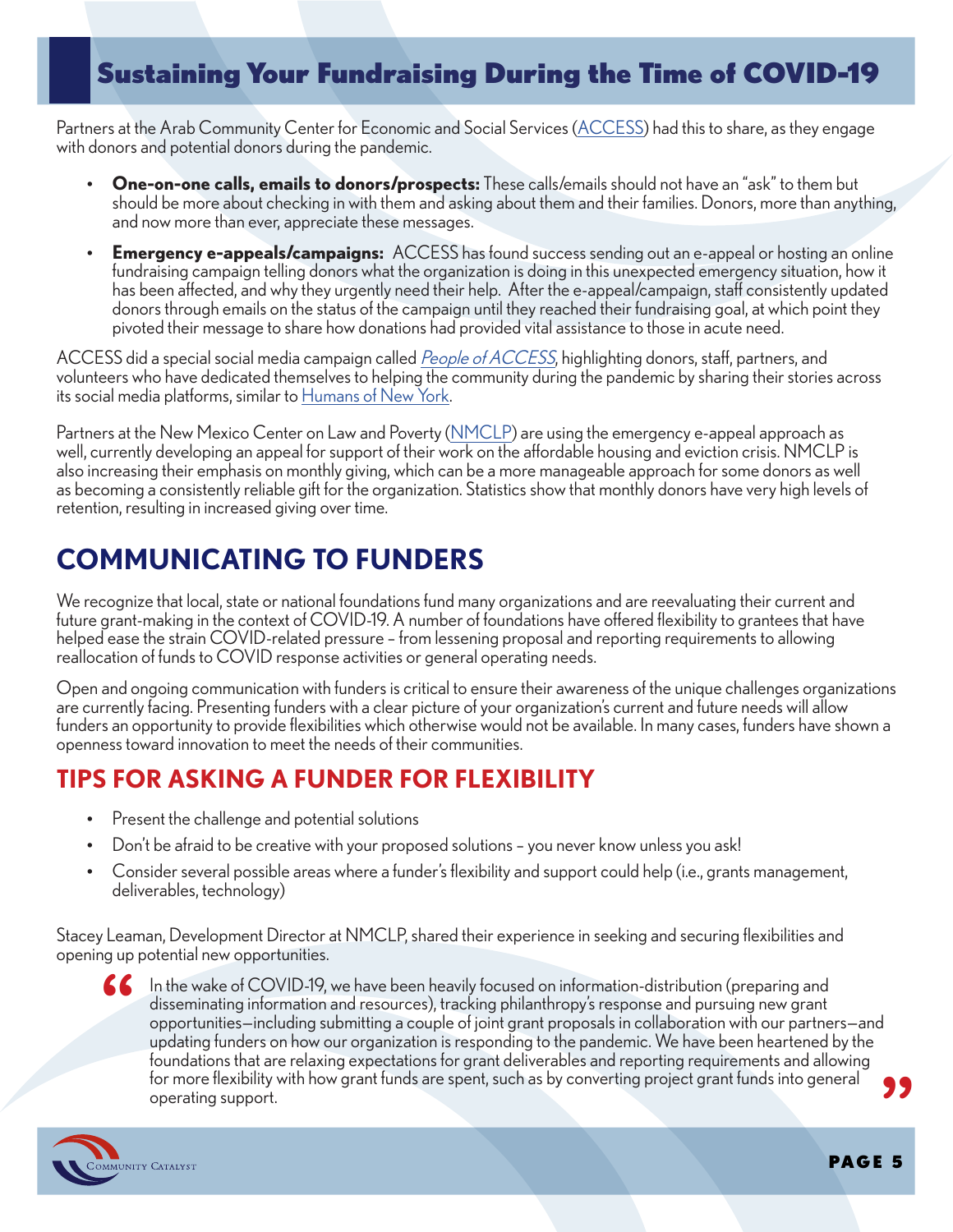### **BRIDGING THE DIGITAL DIVIDE**

There have been multiple instances of funders allowing reallocation of funds or introduction of new funds to ensure internet access for organizations and community members. This has come in the form of Wi-Fi hotspots, software (Zoom business account), and technology (Chromebooks). Consider your organizations' and partners' needs regarding remote work and if this is an area of potential flexibility with any of your funders.



#### **KEEP FUNDERS IN THE LOOP WITH VIRTUAL FUNDER BRIEFINGS**

Some partners have also found it useful to initiate more regular contact with their funders to keep them informed of progress, pivots and, of course, successful outcomes of their work. In addition to communicating directly with your existing funders, a funder briefing is a strategy for developing new funder relationships.

Bring funders together and describe your portfolio of work, being sure to provide tangible outcomes that illustrate your success. For example, describe how many phone calls you generated during your last campaign and explain how these phone calls shifted votes in favor of your cause. If you can, invite a close funder to partner with you in hosting the virtual briefing and ask them to invite peer foundations to attend.

Partners at the North Carolina Justice Center ([NCJC\)](https://www.ncjustice.org/) have been modeling this behavior with bimonthly funder briefings. Their first briefing registered over 170 attendees and was an opportunity to build relationships with current funders, loyal volunteers and others who have attended past NCJC events while updating them on their work and its outcomes.



Be sure to check out Community Catalyst's resource on how to

conduct a [funder briefing](https://www.communitycatalyst.org/resources/toolkits/Best-Practices-for-Advocates-Planning-a-Funder-Briefing_FINAL.pdf?tr=y&auid=16646748) if you are interested in learning more. While this tool does focus on in-person funder briefings, many of the best practices can translate to virtual ones, such as identifying a funder to host, conducting outreach to ensure strong attendance, and thoughtful follow-up.

### **PLANNING AHEAD**

Partners at NMCLP have started strategic organizational scenario planning as they look ahead to a new fundraising landscape, particularly since they anticipate some reductions in current funding sources. So far, they have participated in webinars on scenario planning to help them outline strategies, deferred a planned office move, and crafted a very cautious FY21 budget.

Particularly with no end to the pandemic in sight, now is a good time to start thinking about how to approach funders ahead of 2021. Organizations may have to grapple with shifting priorities for funders and recognize that funding they relied on pre-pandemic may now be directed to support COVID-related work. Additionally, with a major election on the horizon and various potential outcomes, the need for planning takes on new urgency.